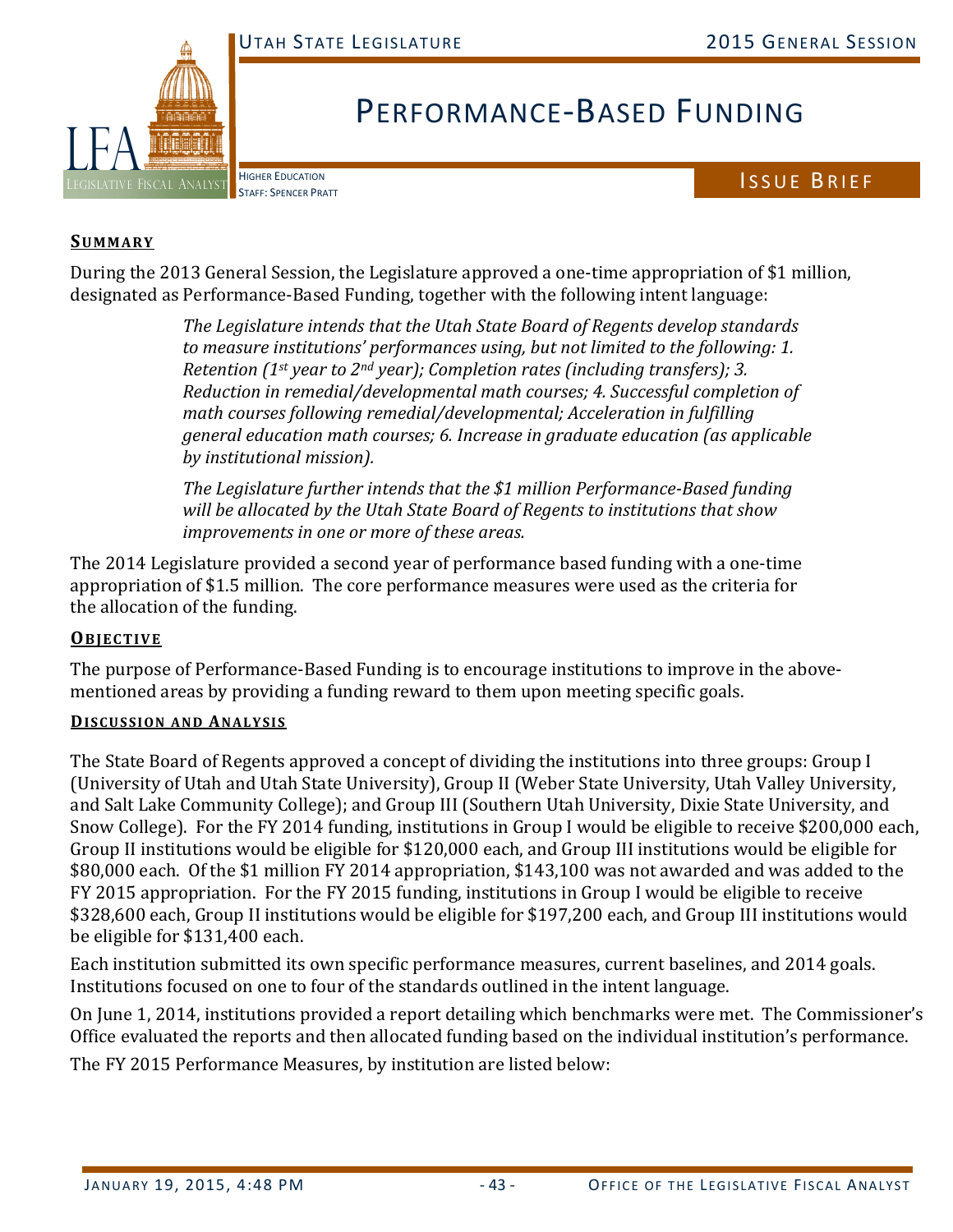#### University of Utah

- Increase first-time, full-time freshman retention rate to  $88.5\%$
- Increase first-time, full-time freshman completion rate to  $60.8\%$
- Increase successful completion rate of Math  $1050$  to  $67.7\%$
- Increase the annual number of graduate degrees to 2,550

#### Utah State University

• Increase the yield from student applications by  $1\%$ 

#### Weber State University

- Increase first-year retention rate by  $1\%$
- Increase the three-year average number of degrees awarded by  $5\%$
- Increase the three-year average completion rate of Math 0950, 0990, and 1010 by  $5\%$

#### Southern Utah University

• Increase the percentage of first-time students completing remedial math and then completing a Math GE course to  $35%$ 

# Utah Valley University

- Increase the annual number of certificates, diplomas, and degrees awarded to 4,700
- Increase the percentage of students completing math requirements to  $51\%$

# Snow College

- Decrease the time for successful completion of Math 1050 to 0.6 years
- Increase the number of concurrent enrollment students successfully completing Math 1050 by  $5%$
- Reduce the time to complete developmental math to less than three semesters

# Dixie State University

- Increase fall-to-fall retention rate of targeted at-risk students by  $3\%$
- Increase advisement participation by 3%
- Increase pass rate in developmental math by 5% and increase the number of students moving from Math 0900 to Math 1000 in two courses instead of three by 5%